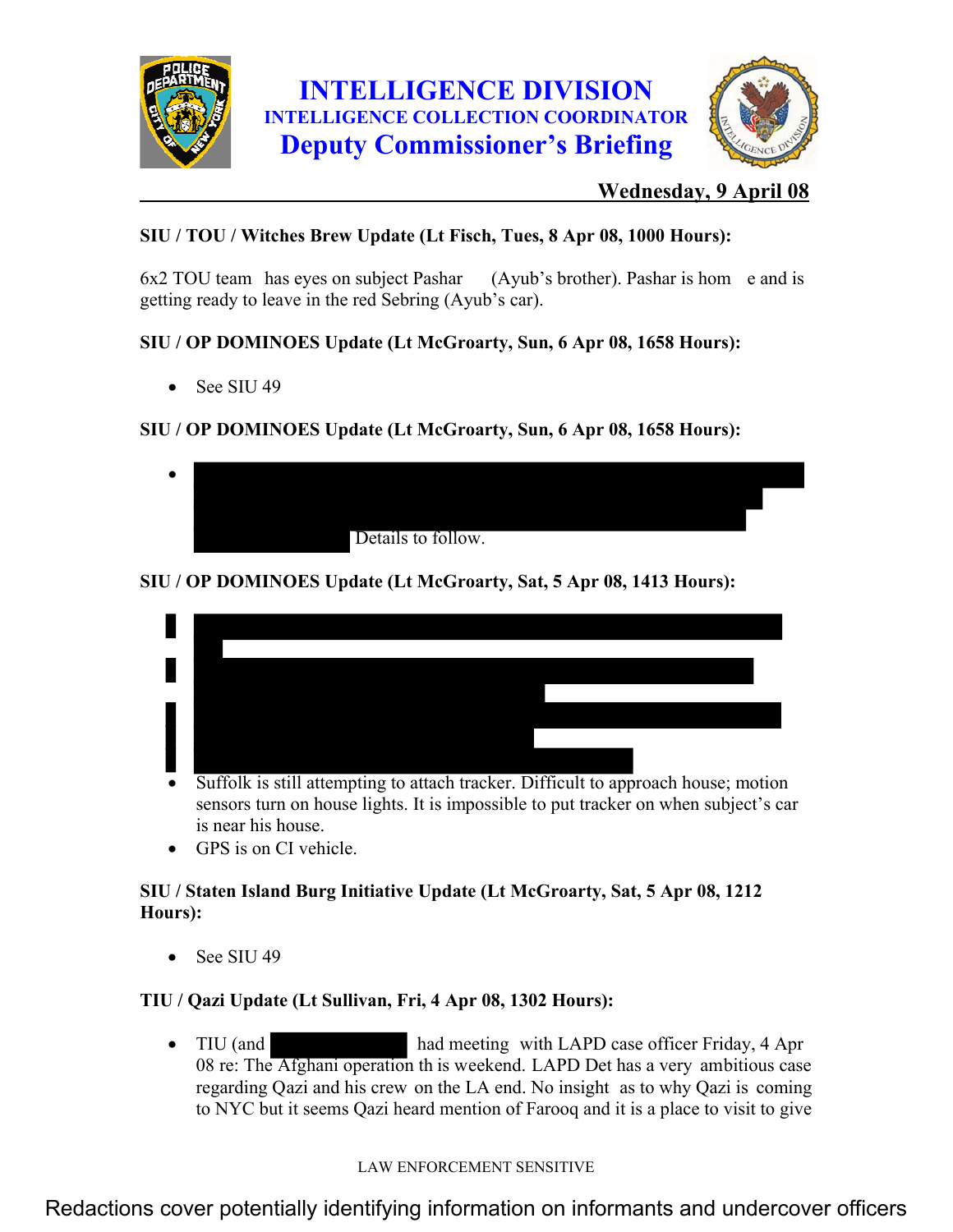

# **INTELLIGENCE DIVISION INTELLIGENCE COLLECTION COORDINATOR Deputy Commissioner's Briefing**



himself m ore cred ibility. Only two subj ects ac tually f lew into NYC, all went according to previously briefed TAC plan. More details to follow.

## **TIU / El-Shinawy OCONUS Trip Update (Lt Sullivan, Fri, 4 Apr 08, 1221 Hours):**

• Rumors that El-Shinawy has been leaving for Egypt any day now for the last few weeks. TIU did a TECS on hi m as soon as they heard these rumors. TIU contacted Det Tim Harrington who is checki ng manifests on departures, but as of last night El-Shinaway is still here. TIU w ill advise when his departure is confirmed.

### **PTU / Final Counterfeit Seizure Roll-up (Lt Marshall, Tues, 8 Apr 08, 1409 Hours):**

- 75,000 pairs of sneakers and bags
- $\bullet$  1,000 sweat suits
- 14 trailers
- 8 Million USD Street Value
- 24 Million USD Retail Value

### **PTU / CI 184 Poly Update (Lt Marshall, Mon, 7 Apr 08, 0556 Hours):**

- On Friday, 4 Apr 08, members of PTU were present at 290 Broadway New York, NY for the administration of a polygraph test to CI 184. Details are as follows:
- At approximately 0915 hrs members of PTU and SA Tony Molloy debriefed CI 184 on any relevant activity in regards to the MOA.
- Debriefing ended approximately 1000 hrs.
- At approximately 1030 hours, CI 184 arrived at 290 Broadway for the administration of the polygraph examination.
- Introductions were made and initial interview began at approximately 1100 hrs.
- Initial interview consisted of basic and un-intrusive questions, such as:
- Have you ever had a polygraph and who gave it to you?
- What kinds of questions were asked?
- Approximately how old are you.
- Approximately how tall are you?
- Do you take medications and what type?
- The Polygraph examiner SA Mike Templeton explained the process to CI 184 and informed him that if he has any concerns he could stop at any time.
- CI 184 signed consent form and at approximately 1145 hrs test was administered.
- The following eight questions were asked of the CI:

1. Are you now in NYC?

#### LAW ENFORCEMENT SENSITIVE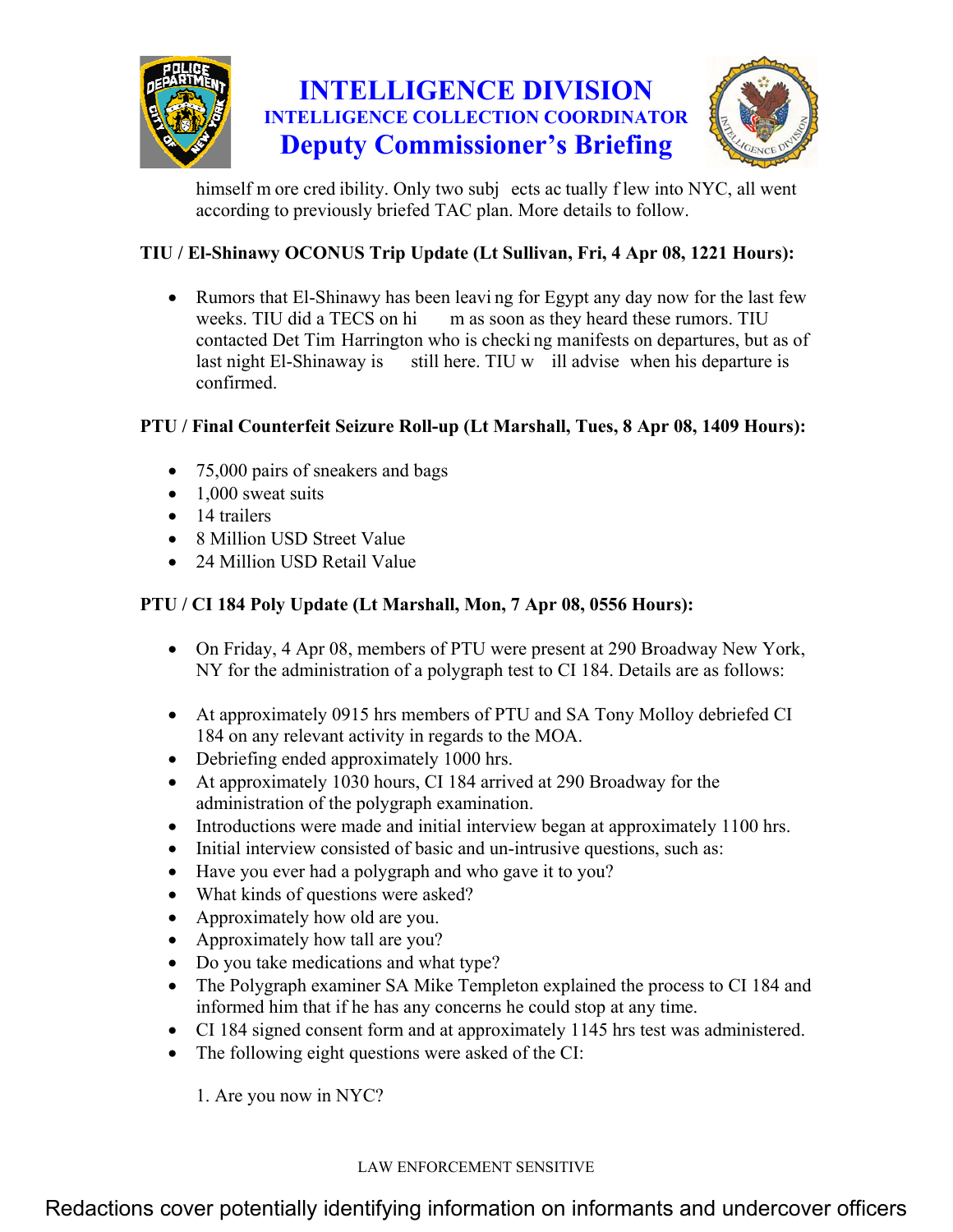

# **INTELLIGENCE DIVISION INTELLIGENCE COLLECTION COORDINATOR Deputy Commissioner's Briefing**



2. Are you currently employed?

3. Is today Friday?

4. Have you told anyone from a government other than the United States that you are cooperating with United States Law Enforcement?

5. Have you told anyone from a target organization under investigation that you are cooperating with United States law enforcement?

6. Before cooperating with the NYPD did you ever tell an important lie to someone who loved you?

7. Before you were incarcerated did you ever lie just to make yourself seem important?

8. Regarding the confidentiality of your relationship with United States law enforcement do you intend to be completely honest on this test?

- Test ended at approximately 1300 hrs.
- NOTE: All questions were asked four times in a different order and SA Templeton indicated he was deceitful on question #2 and #8. It should be noted that the degrees of deception did differ when examined on paper.
- SA Templeton than began questioning informant in regards to deceitful questions, insinuating he disclosed relationship in Egypt.
- Informant adamantly denied accusations over a period of time while SA Templeton provided CI with different scenarios on why he would have given out this information.
- Throughout pointed questioning the informant vigorously denied having done anything to indicate his relationship with U.S. L/E
- At approximately 1600 hours, the CI was provided a bathroom break. At this time members of PTU indicated to SA Tempelton different reasons why the CI may have appeared deceitful.
- NOTE: Approximately 1630 hours, the interview continued and information regarding past personal relationships and accusations from New Mexico were brought into question in an effort to embarrass the CI.
- At approximately 1715 hours, members of PTU terminated the interview.
- It should be highlighted that at no time did the SA Templeton directly ask the informant whether he was working for a foreign government.
- The Polygraph examiner then informed members of PTU that the exam will be labeled as deceptive with no admissions, interrupted and terminated by the NYPD.

**SSU / OP# 217 / Safe Return from MAS Youth Conference in Chicago (Sgt Fraser, Sun, 6 Apr 08, 2313 Hours):** 

### LAW ENFORCEMENT SENSITIVE